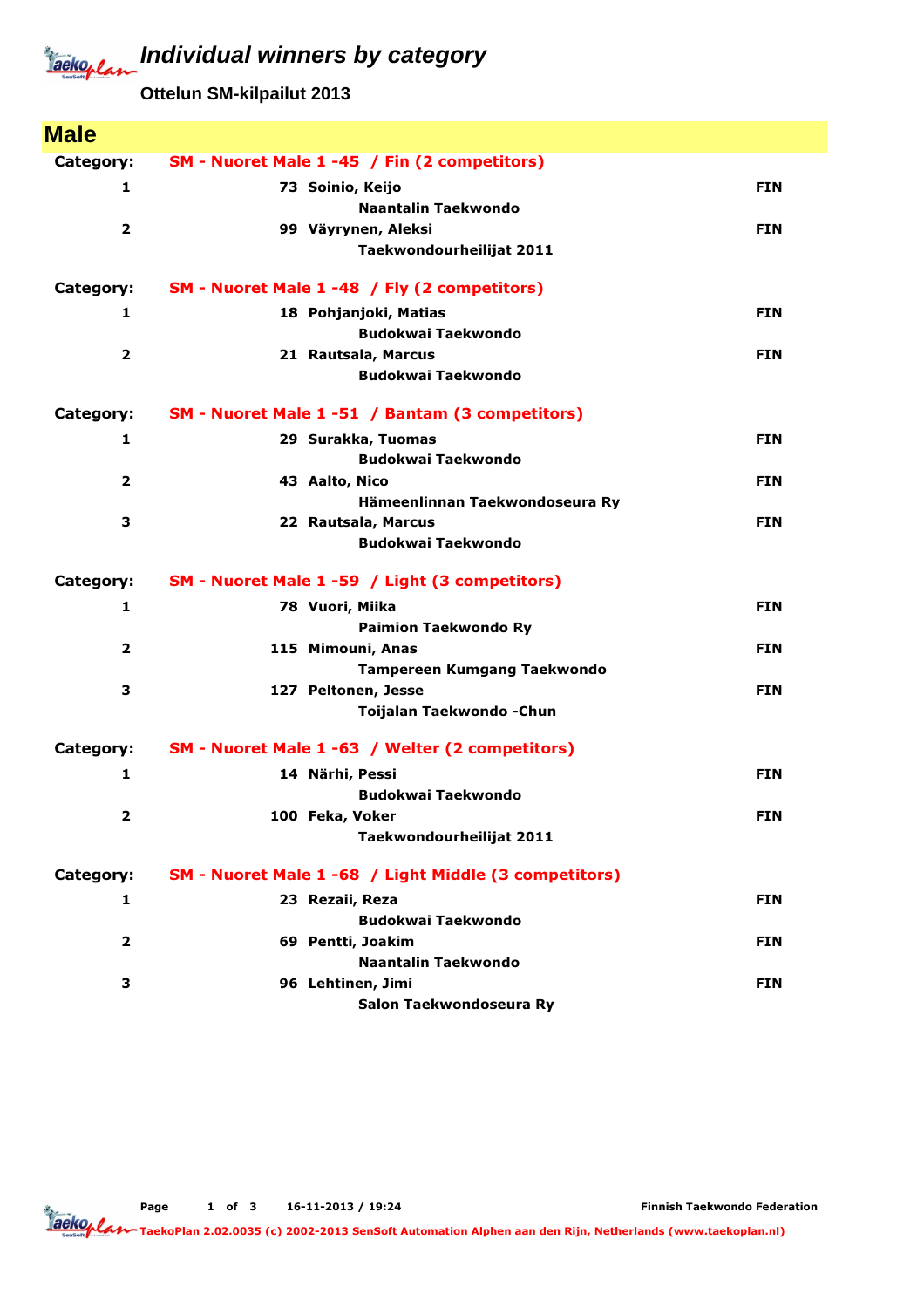#### **Individual winners by category** Jackoplan

**Ottelun SM-kilpailut 2013**

| <b>Male</b>             |                                                 |            |
|-------------------------|-------------------------------------------------|------------|
| Category:               | SM - Nuoret Male 1 -73 / Middle (3 competitors) |            |
| 1                       | 80 Mäntyniemi, Santeri                          | <b>FIN</b> |
|                         | Paraisten Taekwondo Ry                          |            |
| $\overline{\mathbf{2}}$ | 70 Pentti, Joakim                               | <b>FIN</b> |
|                         | Naantalin Taekwondo                             |            |
| з                       | 129 Kamphuis, Christian                         | <b>FIN</b> |
|                         | Vihdin Taekwondoseura Ry                        |            |
| Category:               | SM - Nuoret Male 1 +78 / Heavy (1 competitors)  |            |
| 1                       | Laine, Nico<br>9                                | <b>FIN</b> |
|                         | <b>Budokwai Taekwondo</b>                       |            |

Page 2 of 3 16-11-2013 / 19:24

Finnish Taekwondo Federation

TaekoPlan 2.02.0035 (c) 2002-2013 SenSoft Automation Alphen aan den Rijn, Netherlands (www.taekoplan.nl)